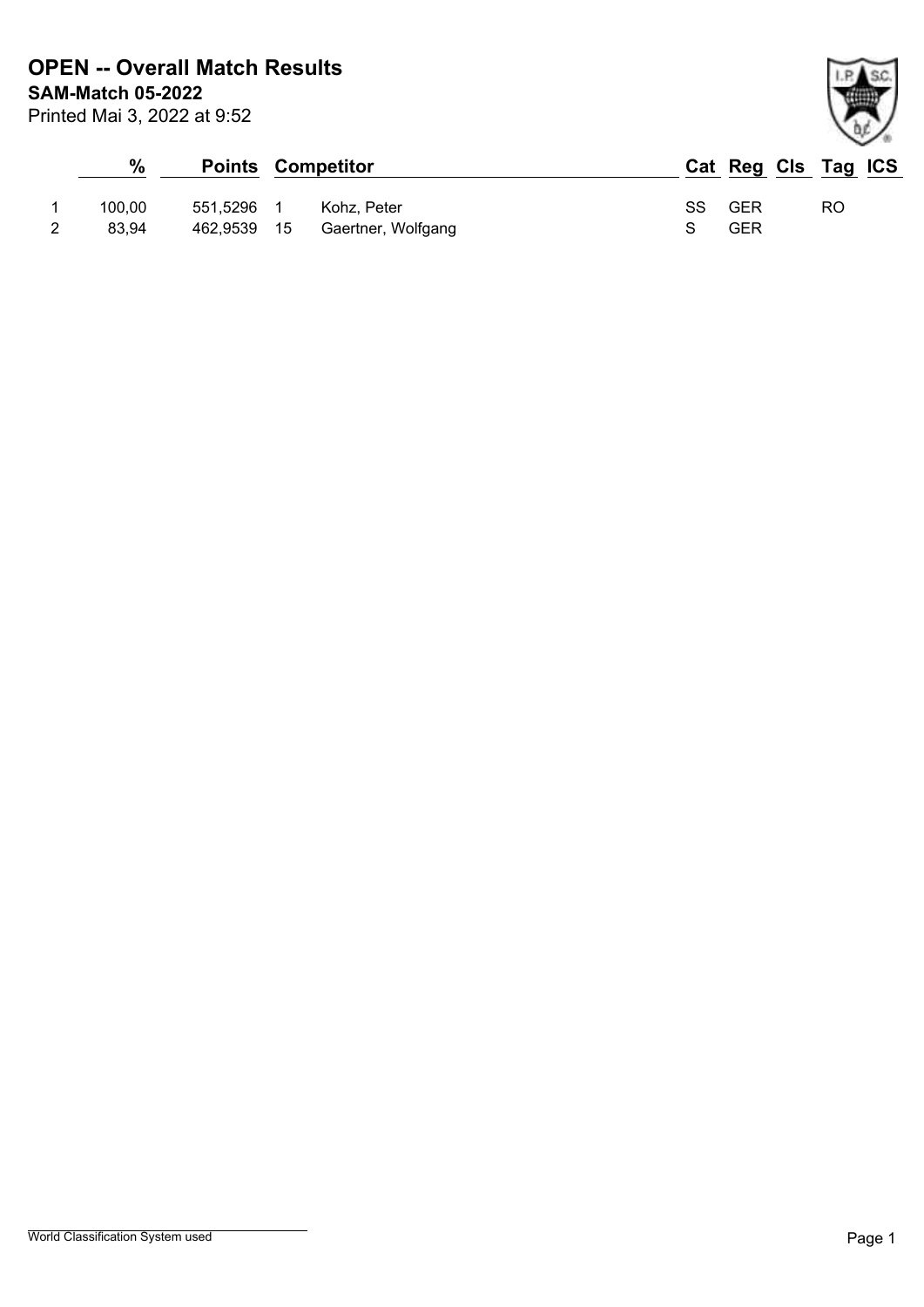**PRODUCTION -- Overall Match Results**

**SAM-Match 05-2022**

Printed Mai 3, 2022 at 9:52

|    | %      | <b>Points</b> |    | <b>Competitor</b>      |    | Cat Reg Cls Tag ICS |           |  |
|----|--------|---------------|----|------------------------|----|---------------------|-----------|--|
| 1  | 100,00 | 561,9128      | 20 | Simon, Kai             |    | <b>GER</b>          |           |  |
| 2  | 67,27  | 377,9975      | 13 | Bruckschlögl, Wolfgang |    | <b>GER</b>          |           |  |
| 3  | 66,50  | 373,6761      | 5  | Dietrich, Armin        | SS | <b>GER</b>          | <b>RO</b> |  |
| 4  | 59,60  | 334,8727      | 10 | Risse, Benedikt        |    | CAN                 |           |  |
| 5  | 58,56  | 329,0362      | 8  | Lueb, Marcel           |    | <b>GER</b>          | <b>RO</b> |  |
| 6  | 51,84  | 291,3118      | 18 | Wanninger, Helmut      | S  | <b>GER</b>          |           |  |
| 7  | 49,25  | 276,7559      | 22 | Fella, Marcus          |    | <b>GER</b>          |           |  |
| 8  | 45,73  | 256,9419      | 9  | Jochim, Thorsten       |    | CAN                 |           |  |
| 9  | 43,58  | 244,8655      | 7  | Tsotsoras, Christos    |    | <b>GER</b>          |           |  |
| 10 | 42,78  | 240,3898      | 14 | Thiele, Michael        | S  | Ger                 | <b>RO</b> |  |
| 11 | 42,70  | 239,9479      | 6  | Haiser, Uwe            |    | <b>GER</b>          |           |  |
| 12 | 39,09  | 219,6726      | 16 | Ingo, Rautmann         |    | CAN                 |           |  |
| 13 | 34,31  | 192,7700      | 2  | Schott, Michael        |    | CAN                 |           |  |
| 14 | 34,05  | 191,3350      | 17 | Motejzik, Harald       |    | CAN                 |           |  |
|    |        |               |    |                        |    |                     |           |  |

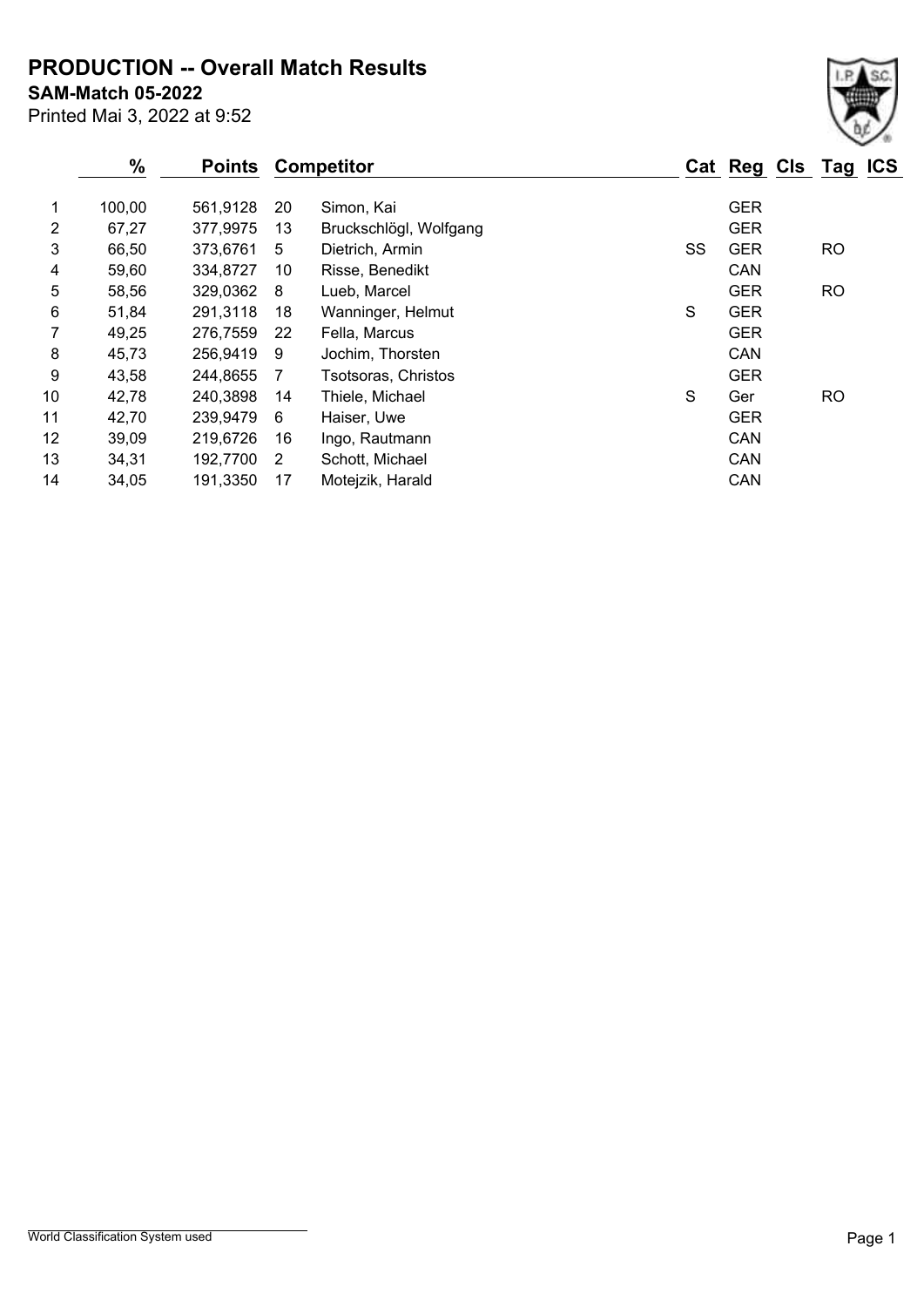**PRODUCTION OPTICS -- Overall Match Results**

**SAM-Match 05-2022**

Printed Mai 3, 2022 at 9:52

## **% Points Competitor Cat Reg Cls Tag ICS** 1 100,00 565,0000 21 Lippert, Ralf H. S GER RO 2 81,28 459,2392 12 Frasch, Wolfgang S Ger 3 68,18 385,1971 19 Reiner, Rolf S GER 4 57,22 323,2877 23 de Diana, Claudio GER 5 41,72 235,7087 11 Sturman, Boris GER

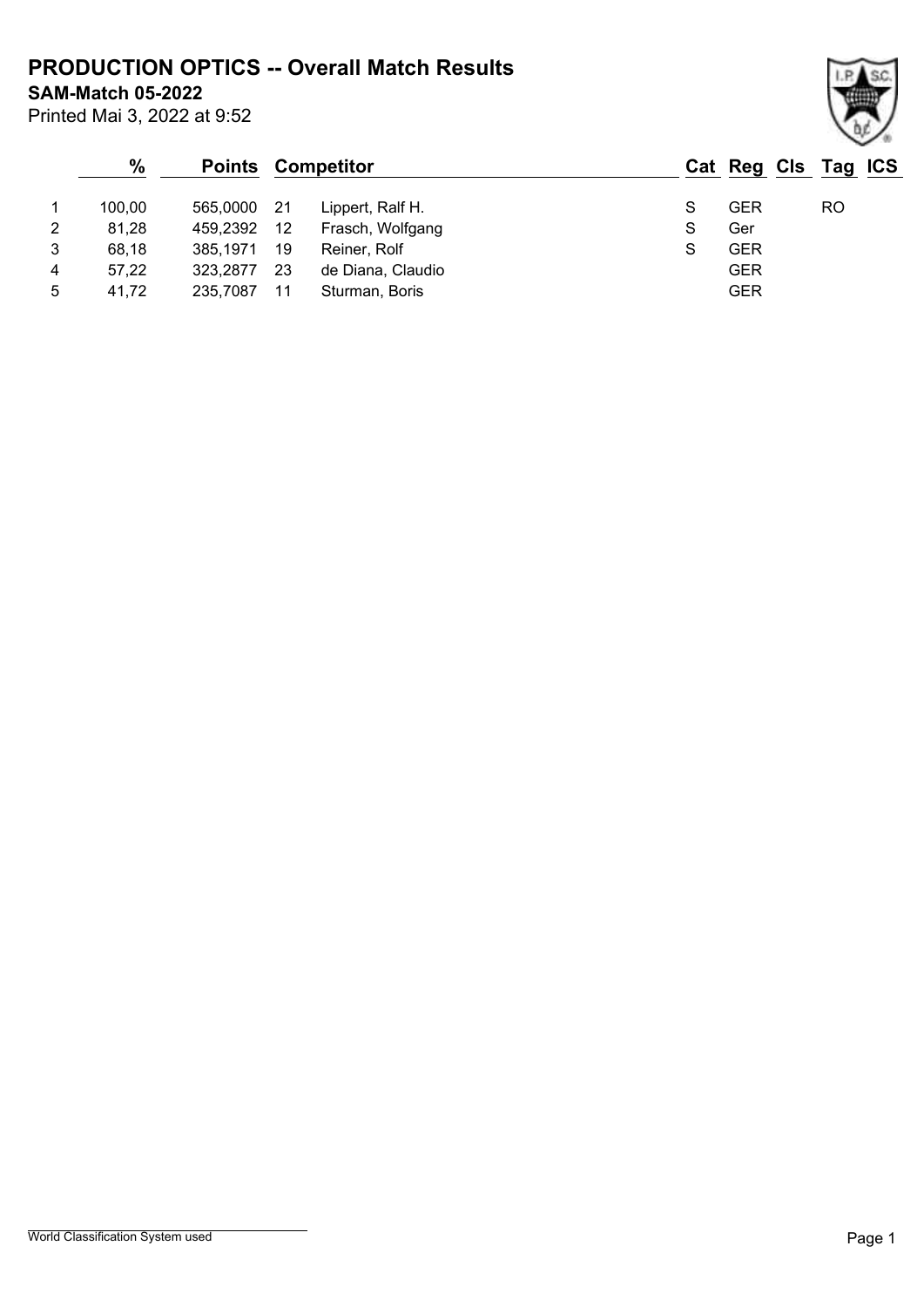**SAM-Match 05-2022 STANDARD -- Overall Match Results**

Printed Mai 3, 2022 at 9:52

| %      |            | <b>Points Competitor</b> |     | Cat Reg Cls Tag ICS |
|--------|------------|--------------------------|-----|---------------------|
| 100.00 | 565,0000 3 | Städen, Errol            | Ger | RO                  |